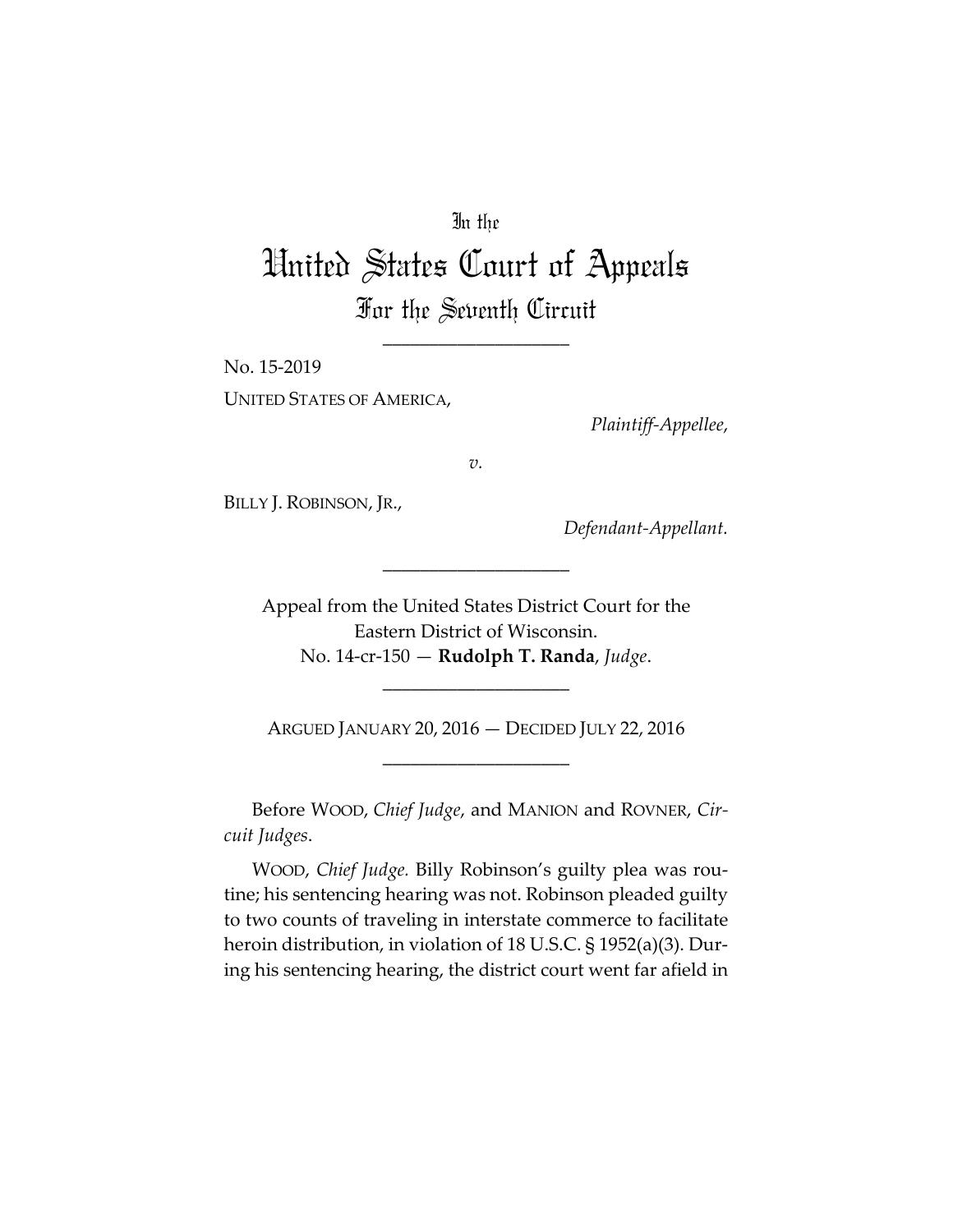its comments. We are left without the ability to say confidently that the sentence was imposed in accordance with the proper procedures. We therefore vacate Robinson's sentence and remand for resentencing. See *United States v. Figueroa*, 622 F.3d 739, 741 (7th Cir. 2010).

**I**

Robinson's cousin, Trivon Carter, led a heroin trafficking ring from 2012 to 2014. His organization bought heroin in Chicago and sold it in Milwaukee. For most of that two-year period, Carter relied on Kathryn Du Vergey to run drugs from one state to the other. But for two months in the spring of 2014, Carter brought Robinson into the operation. Robinson might have thought this was his lucky day, but he would have been wrong: that was just when law enforcement officers were closing in on Carter's scheme. Robinson fell into the trap when he sold heroin to a confidential informant. Shortly afterward, the police arrested him, along with Carter, Du Vergey, and other conspirators.

Robinson ultimately pleaded guilty in the Eastern District of Wisconsin to two counts of traveling in interstate commerce to facilitate heroin distribution. See 18 U.S.C. § 1952(a)(3). The district court accepted his plea and later imposed a within-guidelines sentence of 84 months' imprisonment. Robinson appeals only his sentence, alleging that the district court failed properly to consider his mitigation arguments and made inappropriate comments that amount to procedural error. Because we agree that the comments during sentencing strayed so far from the record that we cannot trace the (legitimate) reasons for Robinson's sentence, we vacate his sentence and remand for resentencing.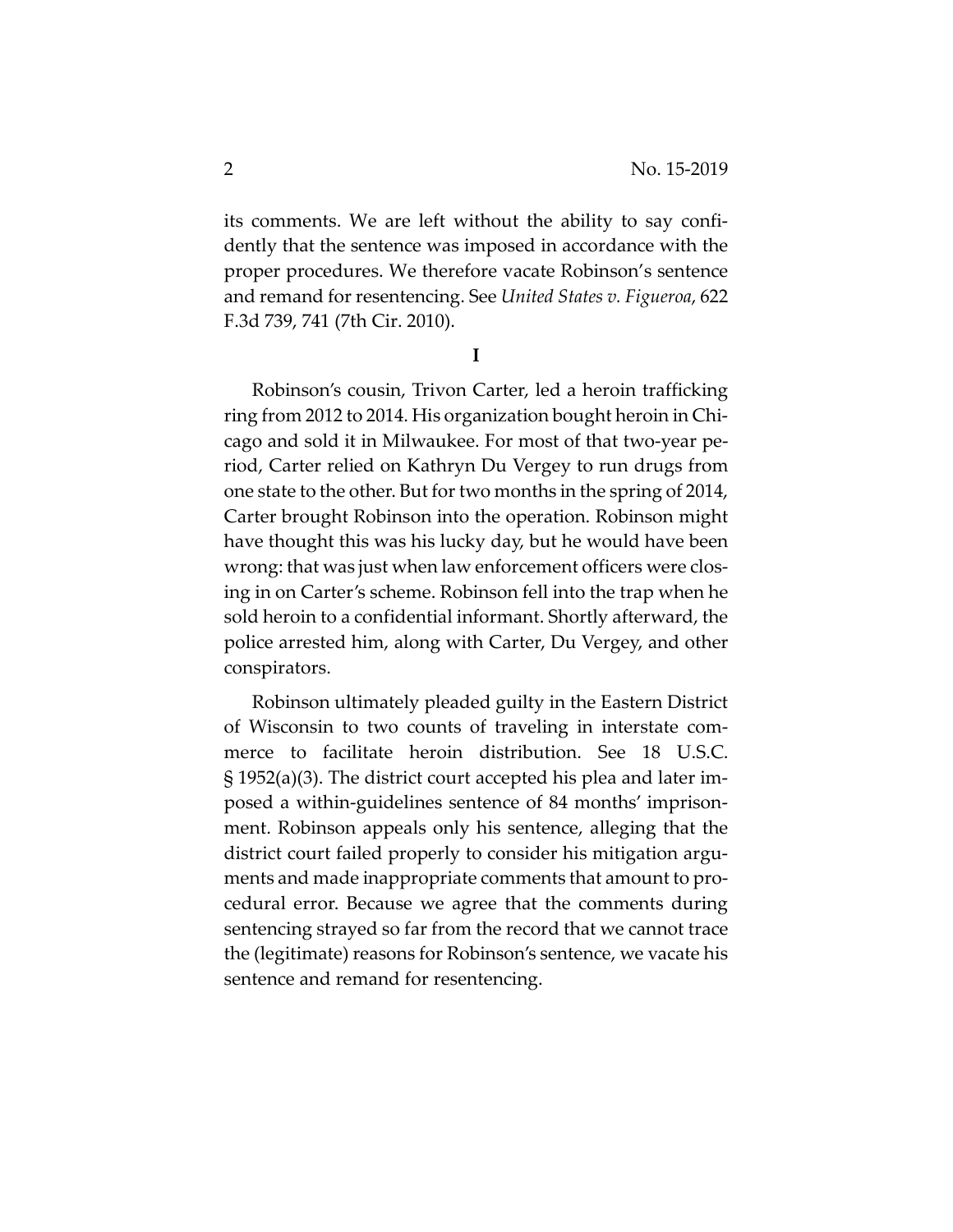A district court that fails properly to explain its sentence by reference to the sentencing criteria set out in 18 U.S.C. § 3553(a) commits procedural error. *Gall v. United States*, 552 U.S. 38, 50 (2007); *United States v. Kappe*s, 782 F.3d 828, 859 (7th Cir. 2015). When a district court makes "extraneous and inflammatory comments during the sentencing hearing," it "cast[s] doubt on the validity of the sentence." *Figueroa*, 622 F.3d at 741. Such a record leaves us with "no way of knowing" whether "these irrelevant considerations affected" the sentence. *Id.*; see also *United States v. Smith*, 400 F. App'x 96, 99 (7th Cir. 2010) (nonprecedential). We review *de novo* whether the district court committed procedural error during sentencing. *United States v. Dachman*, 743 F.3d 254, 261 (7th Cir. 2014).

In Robinson's case, before imposing sentence the district court engaged in several wide-ranging soliloquies on urban decay, the changing nature of Robinson's neighborhood, the "pathology" of certain neighborhoods, and the connection between Milwaukee's 1967 riots and recent protests in Baltimore, Maryland. Sentences in criminal cases must be based only on the criteria authorized by Congress. See 18 U.S.C. § 3553. The court's comments made at this sentencing were irrelevant and had no basis in the record. They therefore undermine our confidence in the fairness of the proceeding.

The sentencing hearing took a wrong turn by focusing on urban decay, social unrest, and the judge's personal experiences in the relevant neighborhood. As we have said before, "it is inappropriate to blame [a defendant] for issues of broad local, national, and international scope that only tangentially relate to his underlying conduct." *Smith*, 400 F. App'x at 99 (citing *Figueroa*, 622 F.3d at 743–44). We need not review all of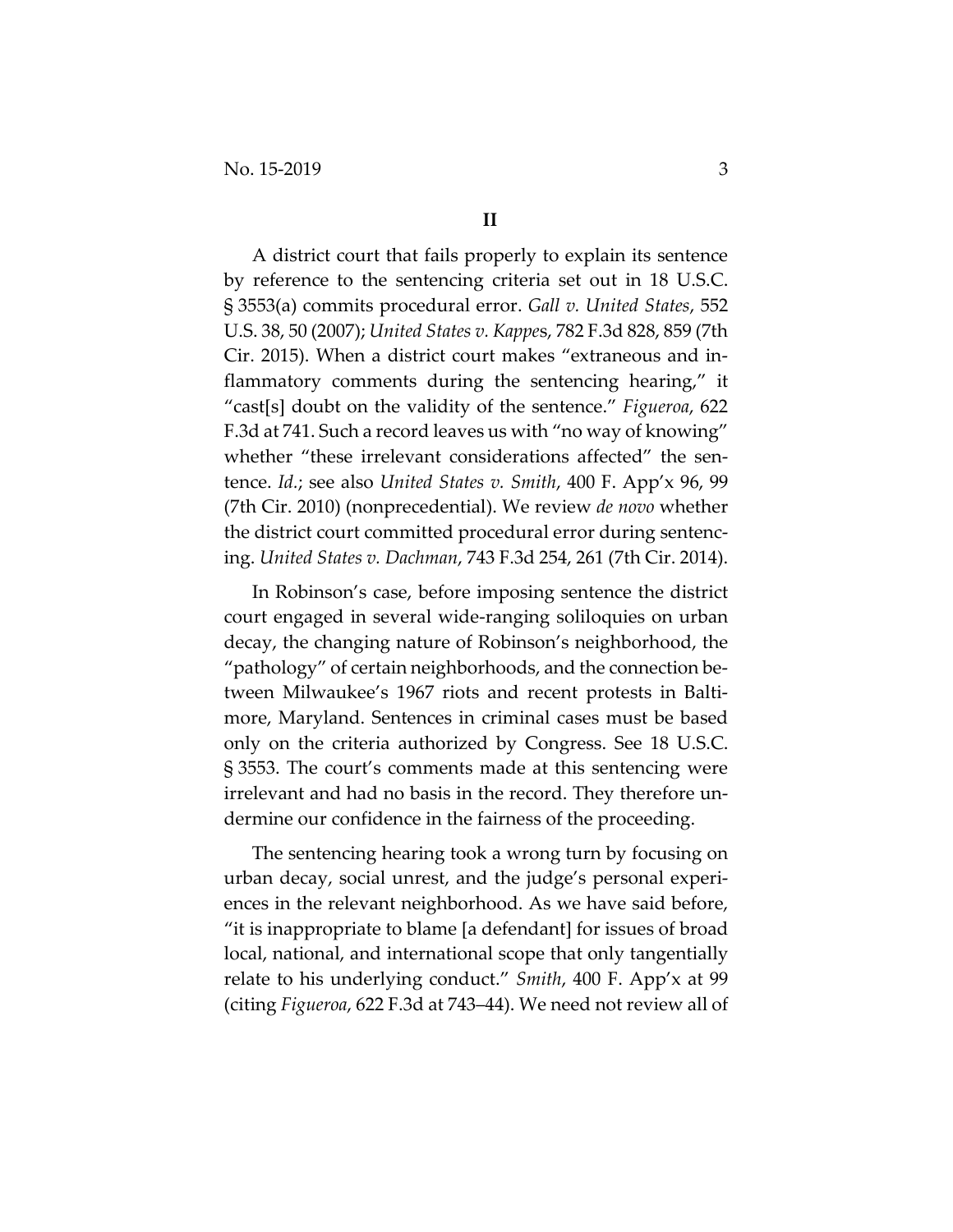the comments made during sentencing; a few examples will suffice.

The district judge invoked his own recollections from his college days of Robinson's neighborhood, noting that many years ago it was a safe place and now it was not, because of the omnipresent drug trade. These references are troubling because they could be "understood as a personal grudge that the judge bore against [Robinson] for dealing drugs in his old neighborhood." *United States v. Wilson*, 383 F. App'x 554, 557 (7th Cir. 2010) (nonprecedential). They appear to attribute "issues of broad local [and] national … scope"—changing crime rates in cities—to Robinson's crime, when these issues at best "only tangentially relate to his underlying conduct." *Smith*, 400 F. App'x at 99. Robinson was not charged with a violent crime or a crime involving a firearm, nor did his criminal history include any such crimes.

The district judge also went too far when he suggested that Robinson's crime was related somehow to events elsewhere in the country. The court discussed its belief that Milwaukee today is similar to Milwaukee in 1967, and drew questionable—and irrelevant—parallels between Milwaukee's 1967 riots and recent protests in Baltimore over police brutality. He noted in particular some protests in Milwaukee over the Vietnam War in 1967 (12 years before Robinson was born)—protests that got in the way of his deployment to a combat zone. He wondered what would happen if something similar were to take place today, and he bemoaned the general lack of discipline, responsibility, and self-direction.

Robinson was convicted of a drug-related crime. He was not charged with or convicted of any crime involving inciting a riot. Moreover, events in Milwaukee before he was born, or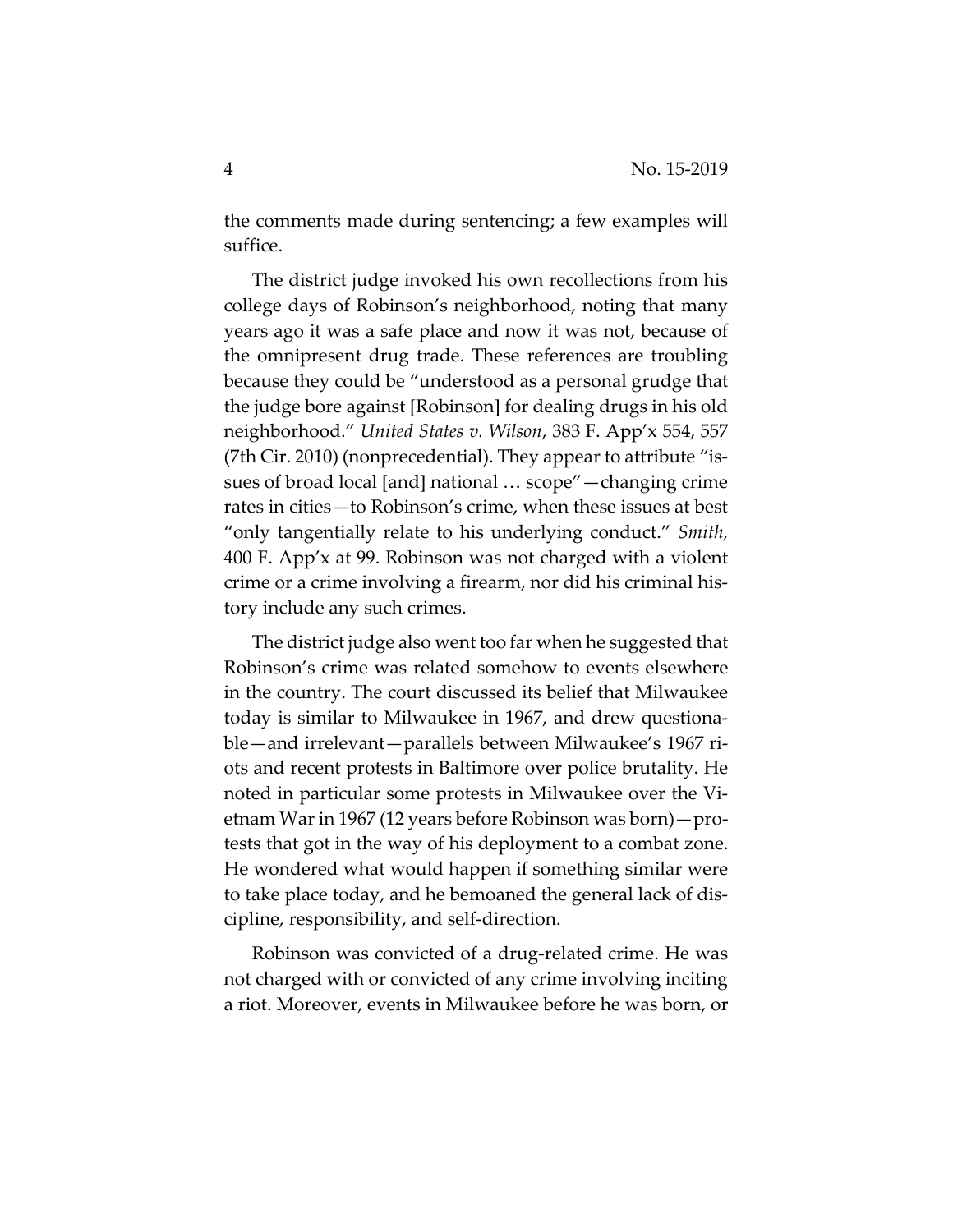recent protests in other cities, are not relevant to Robinson's sentence. See *Smith*, 400 F. App'x at 99. And it is hard to know what the judge meant by the "pathology" of the neighborhood. A reference to general deterrence or protection of the public would have been proper, see 18 U.S.C. § 3553(a)(2)(B), (C), but blaming Robinson indiscriminately for everything wrong in that neighborhood would not.

The district court also used "colorful" language to "dispense with arguments that [it] did not appreciate." See *Figueroa*, 622 F.3d at 743. In response to Robinson's statement that his family supports him, the court said, "I don't care how nice you are. How much your family loves you. I mean, my family loves me, too." And in response to Robinson's statement that he and his fiancée intended to move to Alabama in order to leave behind negative influences in Wisconsin and Illinois, the court pointed out that Robinson had five children by four different mothers, and questioned whether he was really prepared to support all five. Robinson's childcare arrangements might be relevant to his sentence for some purposes. The fact that he has children with multiple mothers is not, however, "the real problem" (in the judge's words) that his sentence is meant to address.

While "sentencing is an individual, and at times idiosyncratic, process," this "does not excuse the court from its duty to ensure a fair process." *Figueroa*, 622 F.3d at 743–44. Because the district court did not "adequately explain its chosen sentence" with reference to the relevant criteria laid out in 18 U.S.C. § 3553(a), Robinson's sentence does not "allow for meaningful appellate review [or] promote the perception of fair sentencing." *Gall*, 552 U.S. at 50. The government argues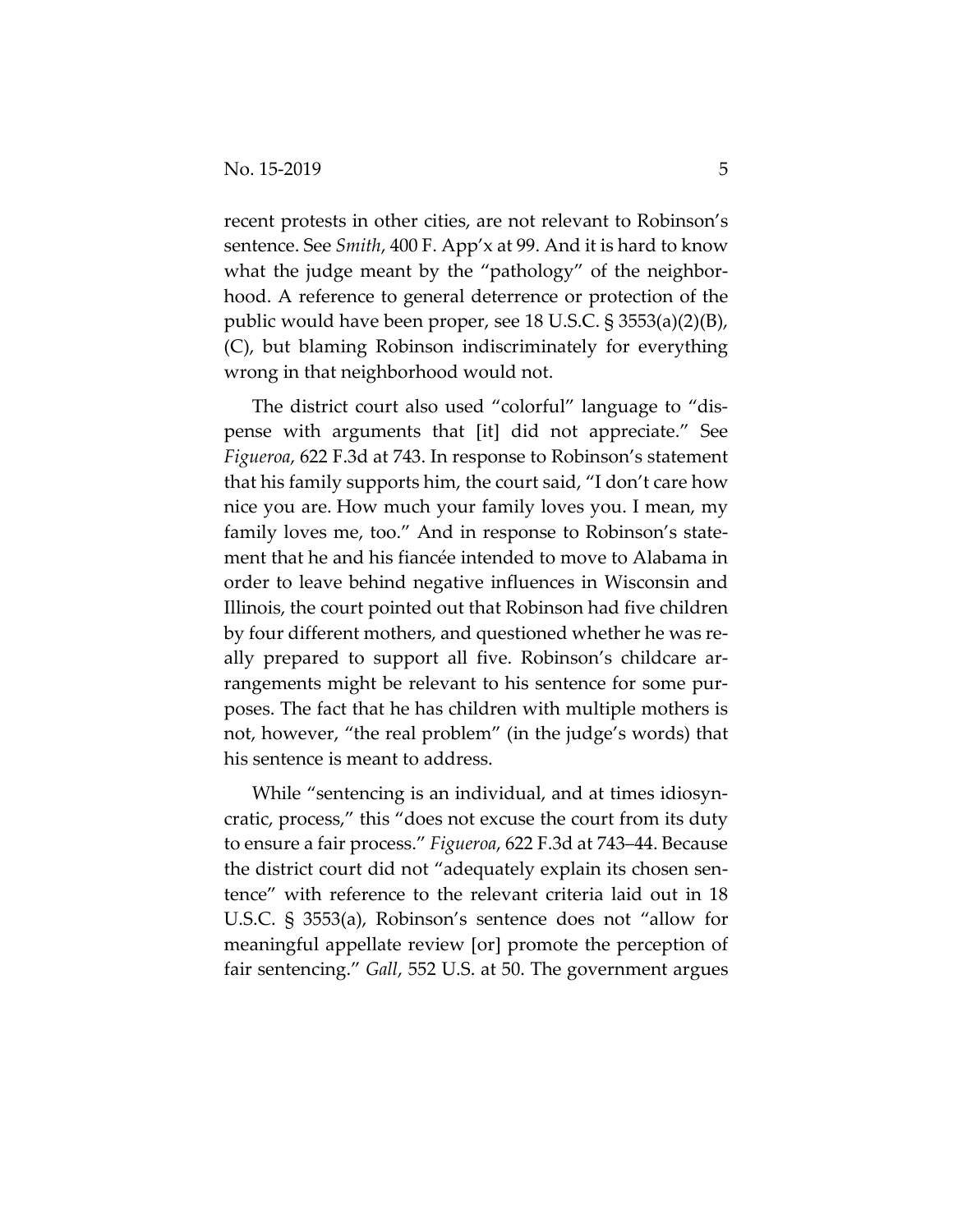that if we look at the sentence as a whole, and ignore the inappropriate comments, the district court provided enough of an explanation of its sentence for us to affirm. See *Wilson*, 383 F. App'x at 556–57 (finding no reversible error where district court made some inappropriate comments, but ultimately justified sentence based on Section 3553(a) factors). We cannot do so here. Because the district court's improper extraneous comments were interwoven with its consideration of the Section 3553(a) factors, "[w]e have no way of knowing how, if at all, these extraneous considerations influenced [Robinson's] sentence." *Figueroa*, 622 F.3d at 744.

## **III**

Robinson also argues that the court erred by failing to consider his theory that his lesser involvement in Carter's operation meant that he was entitled to receive a lesser sentence than Du Vergey. This point has no merit. The district court did consider Robinson's mitigation argument before rejecting it.

A district court must give proper consideration to nonfrivolous arguments for mitigation. See *Rita v. United States*, 551 U.S. 338, 357 (2007). But the court "is not obliged to engage in a lengthy discussion of every argument for leniency that the defendant raises." *United States v. Patrick*, 707 F.3d 815, 818 (7th Cir. 2013).

Here, the district court properly explained that it considered and rejected Robinson's argument. The court acknowledged Robinson's argument by stating "your attorney … made that the argument that, you know, you're a bit player." But Robinson's criminal history outweighed that consideration, in the court's view—in fact, the court explained that